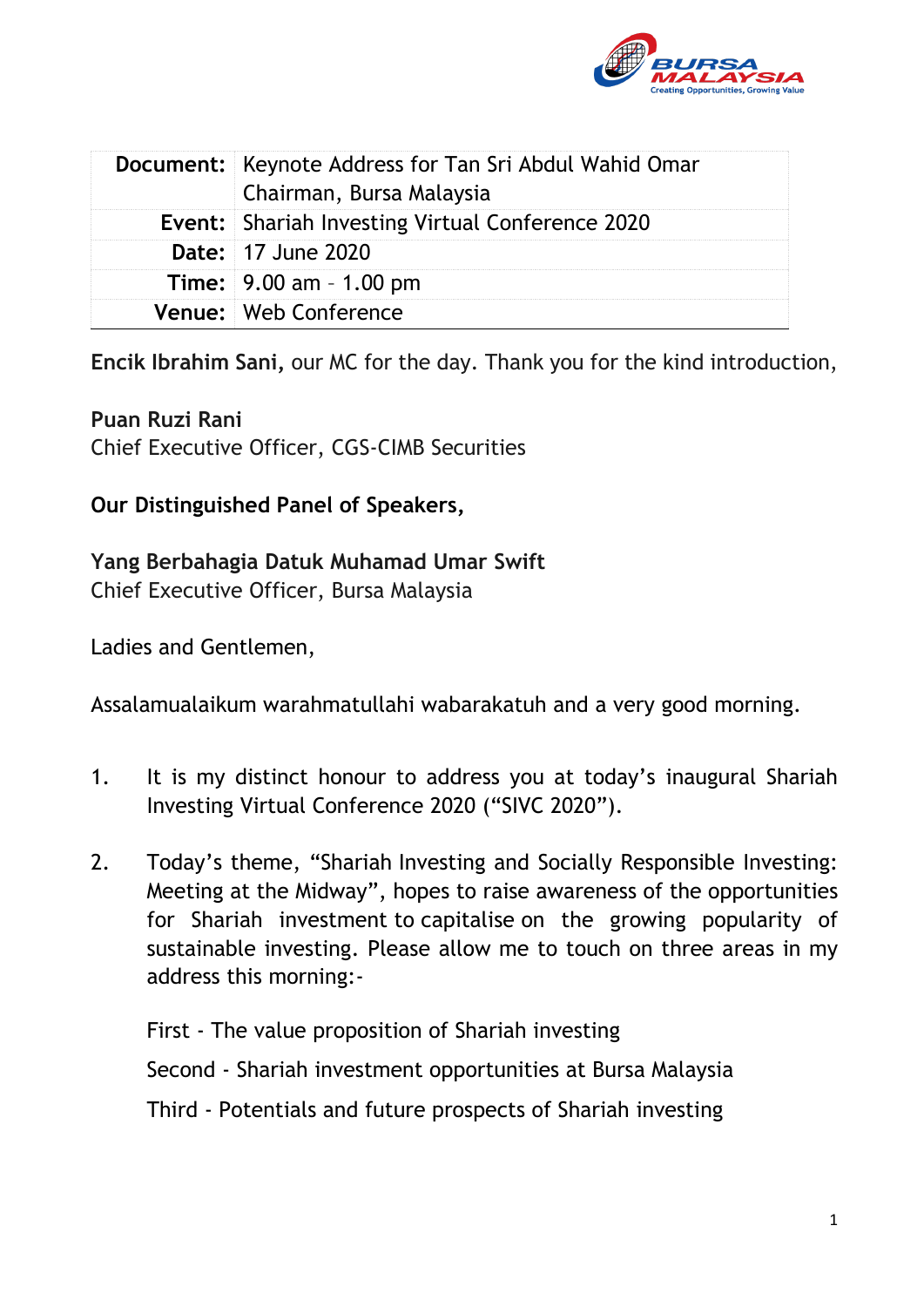

# **KEY MESSAGE 1**: *The value proposition of Shariah investing*

- 3. Shariah-compliant investing and socially responsible investing, or sometimes referred to as ethical investing, have been two of the most rapidly growing approaches to investments over the past few decades.
- 4. While ethical investing is a broad approach that can mean very different things to different people, Shariah investing, on the other hand, is clearly demarcated, regulated and defined with standard-setting bodies setting clear guidelines based on acknowledged Shariah principles.
- 5. However, there is a high degree of overlap between the principles of Shariah investing and socially responsible investing ("SRI").
- 6. As a result, the rise of social consciousness throughout many facets of life and the growth in the global Environmental, Social and Governance (ESG) investing landscape has resulted in the push for Shariah investing.
- 7. The similarities between the principles of Shariah and ESG open a wider choice for investors looking for opportunities in the broader socially responsible investment space.
- 8. There is also undoubtedly benefits to be gained by integrating the value-based orientation of Shariah investing with a greater focus on environmental and social impact.
- 9. Over the years, value-based and ESG investing have provided comparable returns, and in some cases, better financial returns than conventional investments. More recently, for all the downside that the COVID-19 pandemic has caused to the market, most ESG investments have outperformed their non-sustainable equivalents.
- 10. Several research studies have shown that companies that integrate ESG in their businesses are not just profitable, but are also financially sustainable over the long-term.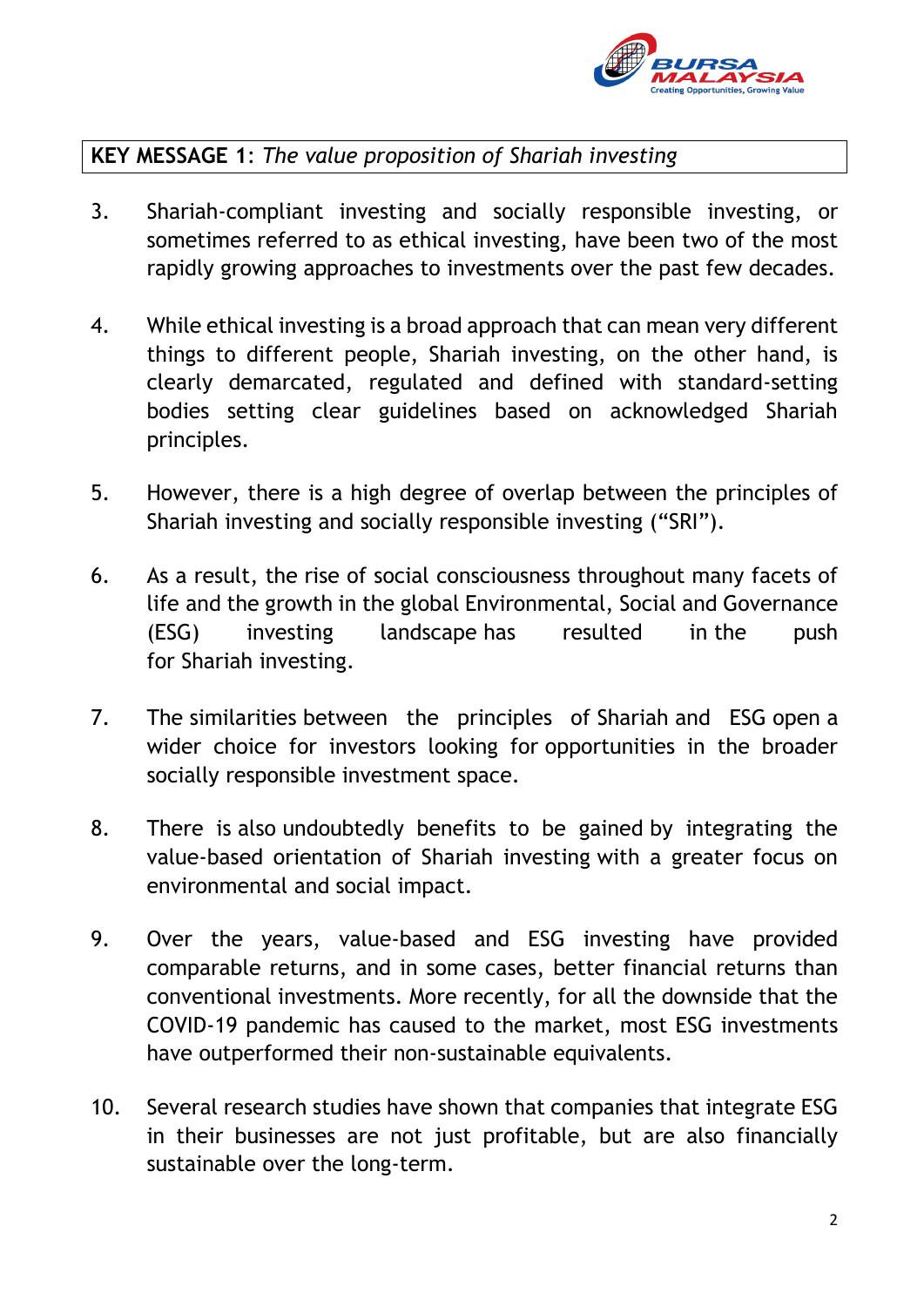

- 11. In addition, socially responsible investing within the Islamic proposition brings added advantages to the economy and society as a whole. They include –
	- (i) Reducing uncertainty and leverage levels in the business community;
	- (ii) Maintaining stability by removing businesses based on speculative ends; and
	- (iii) Promoting sustainable businesses and investment activities that entail positive results with stable prospects and the welfare of societies
- 12. Choosing investment activities anchored on Shariah and characterised by long-term socially responsible perspectives build greater stability and ensures the socio-economic wellbeing of our nation.
- 13. We believe this will considerably broaden the appeal for Shariah investing.

# **KEY MESSAGE 2**: *Shariah investment opportunities at Bursa Malaysia*

- 14. Malaysia is widely acknowledged as being at the forefront of Islamic finance, taking the lead in promoting socially responsible proposition based on its shared values with Islamic finance.
- 15. Malaysia is the third-largest market for global Islamic finance products and the world's largest Sukuk issuer.
- 16. In 2019, Malaysia ranked first in terms of Islamic funds AUM with 34% of the global share.
- 17. Over the years, Bursa Malaysia is proud to firmly establish itself as a global leader for Shariah listing and investments.
- 18. Bursa Malaysia-*i*, our end-to-end Shariah-compliant investing platform offers a comprehensive range of exchange-related facilities including listing, trading, clearing, settlement and depository services.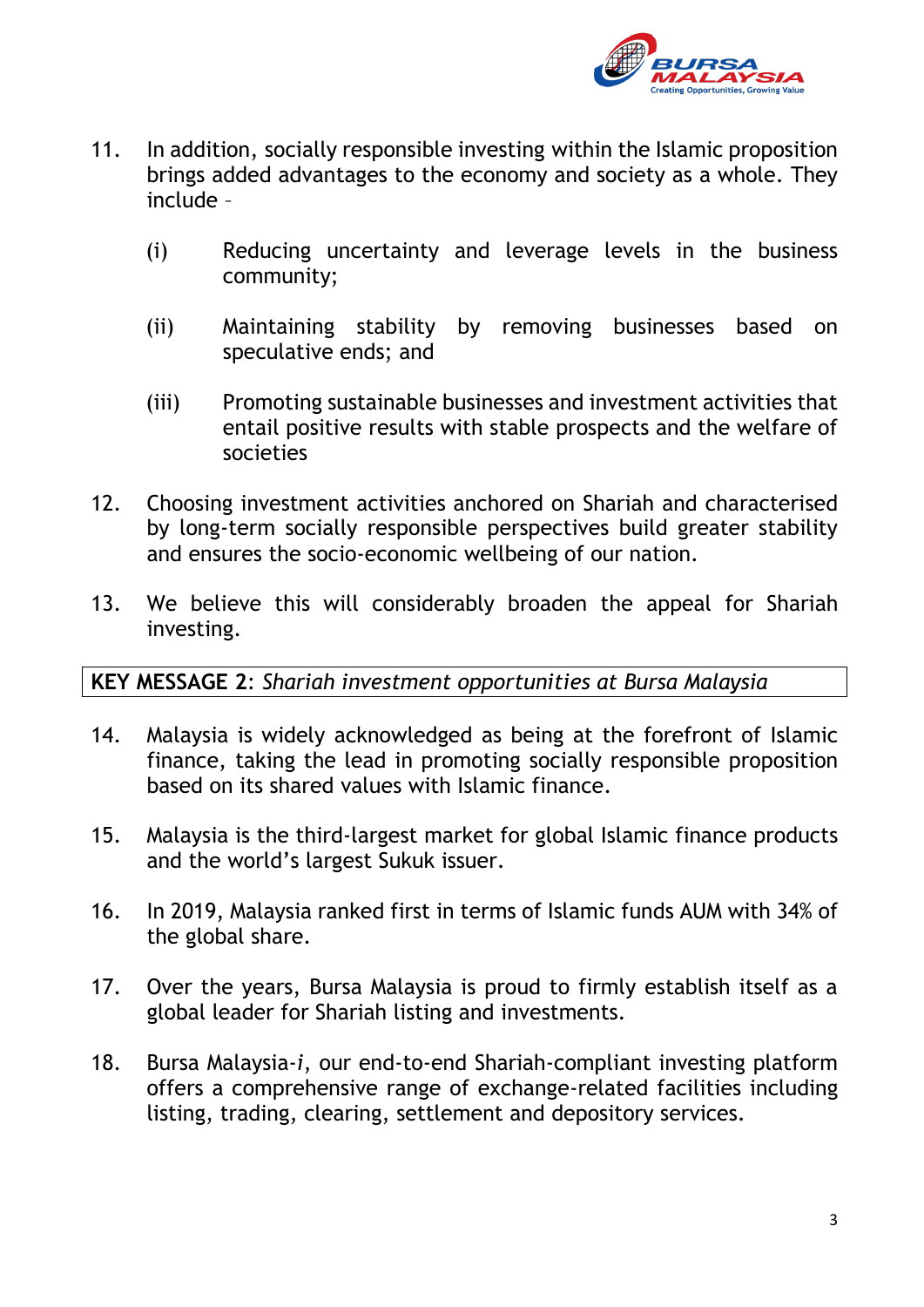

- 19. Supported by 16 Islamic brokers, Bursa Malaysia-*i* offers both faith and ethical based investors access to a broad spectrum of opportunities listed on Bursa Malaysia.
- 20. Allow me to share some key statistics with you.
	- (i) As at May 2020, 732 out of 932 listed companies on the Exchange, or 79%, are Shariah-compliant;
	- (ii) Shariah market capitalisation makes up 70% of the total market capitalisation of RM1.6 trillion;
	- (iii) The average daily trading value of Shariah-compliant securities makes up 70% of the overall ADV of RM2.8 billion;
	- (iv) Two thirds or 71% of the companies on the FTSE4Good Bursa Malaysia index are both ESG and Shariah-compliant. This index measures the performance of Malaysia's PLCs demonstrating strong ESG practices, and part of our support towards ethical finance;
	- (v) Additionally, our Shariah indices have consistently outperformed its conventional counterparts over the last ten years. For example, the FTSE Bursa Malaysia Hijrah Shariah Index, comprising the 30 largest Shariah-compliant companies on the FTSE Bursa Malaysia EMAS Index, has consistently outperformed the FTSE Bursa Malaysia KLCI, growing about 32% between 2010 and May 2020.
- 21. These facts serve to suggest that Shariah-compliant investments are an attractive source of value for investors.

# **KEY MESSAGE 3**: *Long Term Potentials and prospects of Shariah investing*

- 22. So what are the long term potentials and prospects of Shariah investing? The potential for the Islamic capital market remains promising, not only in Malaysia but also internationally.
- 23. In Malaysia, the Islamic funds' industry has demonstrated impressive growth. As of March 2020, Shariah funds of RM170 billion represents 23% of total industry AUM. Shariah unit trust fund's NAV of RM99 billion represented about 23% of the overall industry NAV.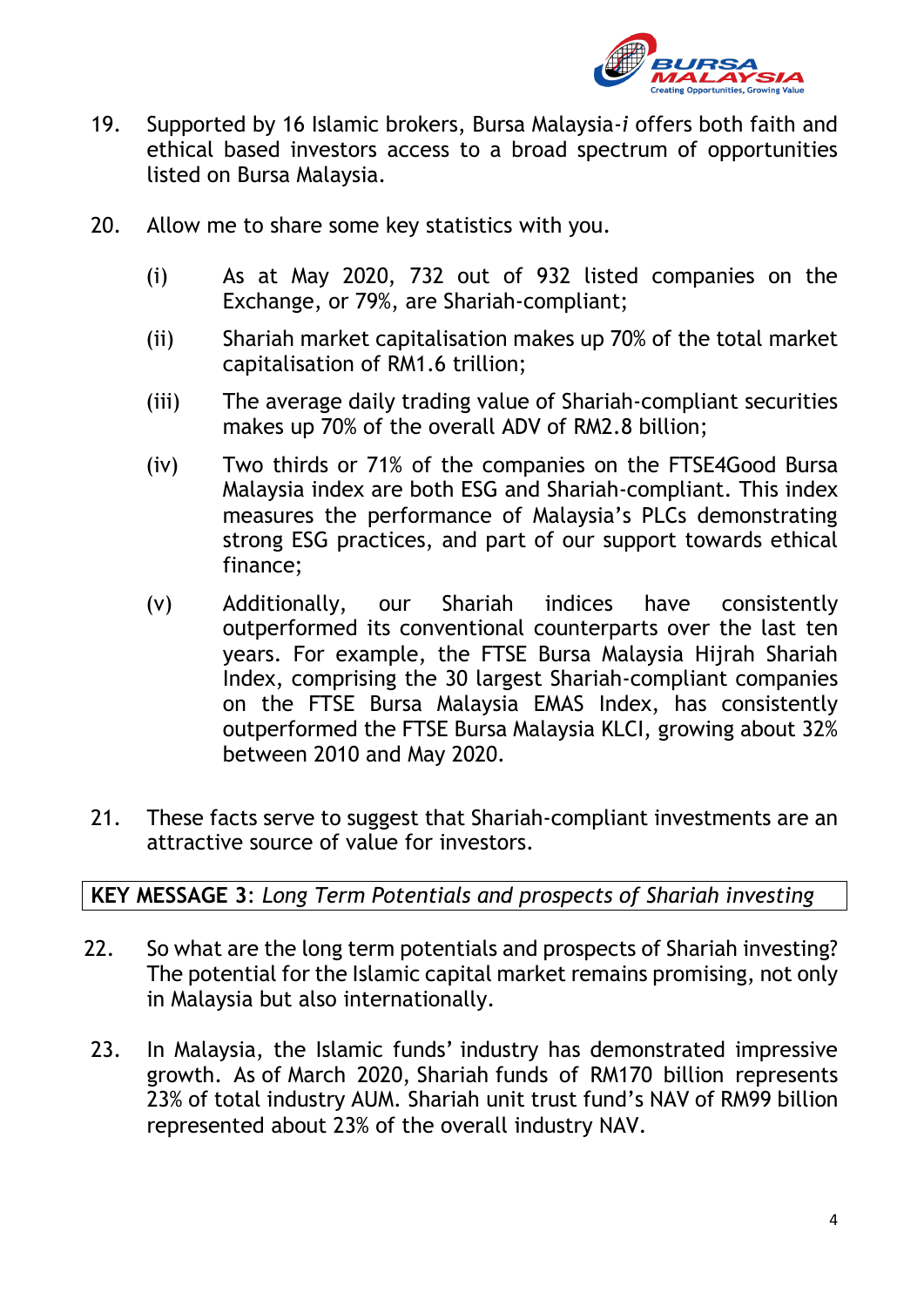

- 24. Continued promotion by the asset management industry can help contribute to a greater awareness of Shariah investing to a broader group of investors.
- 25. Under the second Capital Market Masterplan, the country's Islamic financial sector is expected to sustain double-digit growth to reach almost RM3 trillion in 2020.
- 26. There are opportunities for further product innovation and development to provide a more extensive array of Shariah-based products for the industry. For example, real estate has been a significant part of asset allocation in the Islamic world and accounts for some of the largest Shariah-compliant funds.
- 27. The equity market's recovery can also help boost Islamic Exchange Traded Funds and capitalise on the growing global popularity of this asset class due to its easy accessibility, low-cost diversification and trading opportunities.

#### **CLOSING REMARKS**

Ladies and gentlemen

- 28. Islamic finance is no longer a domain that caters to Muslims only. Globally, it has grown to be a USD2 trillion industry.
- 29. The Malaysian Islamic capital market indeed has much to offer. It has a resilient financial system and an innovative ecosystem that is accessible globally, as well as a supportive government on initiatives that can enhance the country's proposition as a global Islamic finance hub.
- 30. Bursa Malaysia will continue to develop the Islamic capital market through continued product innovation and strengthening of the ecosystem to add further depth in our Shariah-compliant product and service offerings.
- 31. I look forward to hearing the holistic views of Shariah investing from our panelists shortly.